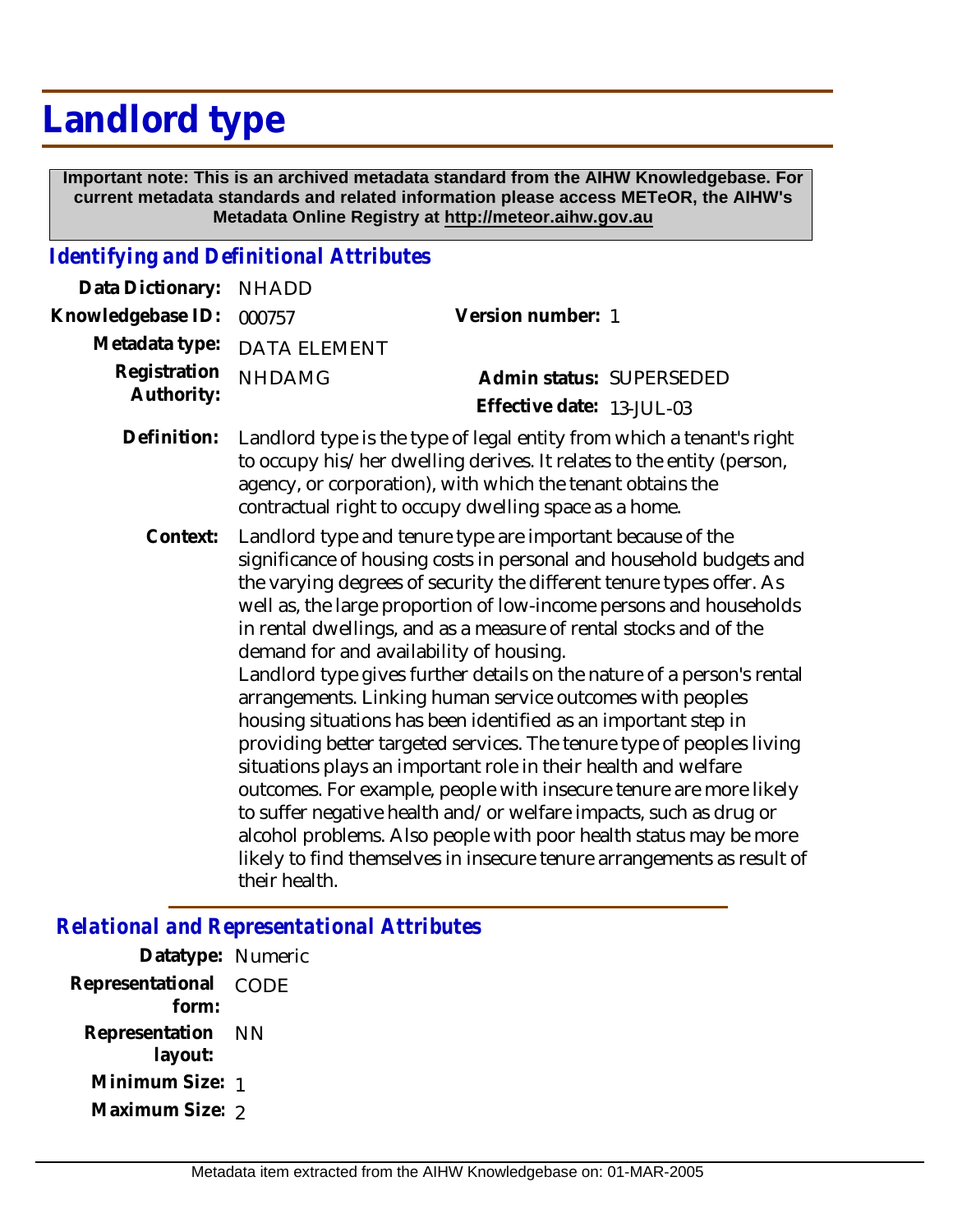| Data Domain: | $\overline{1}$<br>1.1<br>1.2<br>$\overline{2}$<br>3<br>3.1<br>3.2<br>3.3<br>3.4<br>3.5<br>$\overline{4}$<br>4.1<br>4.2<br>8<br>9                                                                                                                                                                                                                                                                                                                                                                                                                                                                                                                                                                                                                                                                                                                                                                                                                                                                                                                                                                                                                                            | Private<br>In the same household<br>Not in the same household<br>State/Territory Housing Authority<br><b>Community Housing Providerq</b><br><b>Community Housing Cooperative Group</b><br>Other Community Housing organisation<br>Other welfare/church/not-for-profit organisation<br><b>Aboriginal Housing Cooperative</b><br>Local Aboriginal Land Council<br>Other<br>Government<br>Non-government<br>Not applicable<br>Not stated/inadequately described                                     |
|--------------|-----------------------------------------------------------------------------------------------------------------------------------------------------------------------------------------------------------------------------------------------------------------------------------------------------------------------------------------------------------------------------------------------------------------------------------------------------------------------------------------------------------------------------------------------------------------------------------------------------------------------------------------------------------------------------------------------------------------------------------------------------------------------------------------------------------------------------------------------------------------------------------------------------------------------------------------------------------------------------------------------------------------------------------------------------------------------------------------------------------------------------------------------------------------------------|--------------------------------------------------------------------------------------------------------------------------------------------------------------------------------------------------------------------------------------------------------------------------------------------------------------------------------------------------------------------------------------------------------------------------------------------------------------------------------------------------|
|              | establishments).                                                                                                                                                                                                                                                                                                                                                                                                                                                                                                                                                                                                                                                                                                                                                                                                                                                                                                                                                                                                                                                                                                                                                            | Guide For Use: Category 3.3 includes church groups and other non-government<br>housing providers such as Lifeline and the Salvation Army.<br>Category 4.1 includes government employer (for example, where<br>government employer provides accommodation as part of<br>employment arrangements such as defence personnel in military<br>Category 4.2 includes non-government employer (for example,<br>where a mining company provides accommodation as part of the<br>employment arrangements). |
|              | Collection Methods: This item is only applicable to people living in private settings in<br>rental dwellings (see Tenure type).<br>Care needs to be taken when collecting this information from<br>people who pay rent to a real estate agent. Real estate agents can<br>act as agents for various landlord types. For example they can act<br>on the behalf of private landlords (code 1.2), community housing<br>providers (code 3) or other landlord types. It should not be<br>assumed that if a person says they pay rent to a real estate agent<br>that the landlord type is 1.2 Private - not in the same household. If a<br>respondent has indicated only that they pay rent to a real estate<br>agent and it is not possible to clarify the landlord type, then this<br>should be coded as 9. Not stated/inadequately described.<br>This trial data element is undergoing further development and<br>testing. This will include:<br>a review of the ways in which this information is collected in<br>existing administrative data collections;<br>and an appraisal of its operational feasibility; and<br>consultation with ABS about standards for housing data. |                                                                                                                                                                                                                                                                                                                                                                                                                                                                                                  |
|              |                                                                                                                                                                                                                                                                                                                                                                                                                                                                                                                                                                                                                                                                                                                                                                                                                                                                                                                                                                                                                                                                                                                                                                             | Related metadata: relates to the data element Tenure type version 1<br>relates to the data element Dwelling identifier version 1                                                                                                                                                                                                                                                                                                                                                                 |